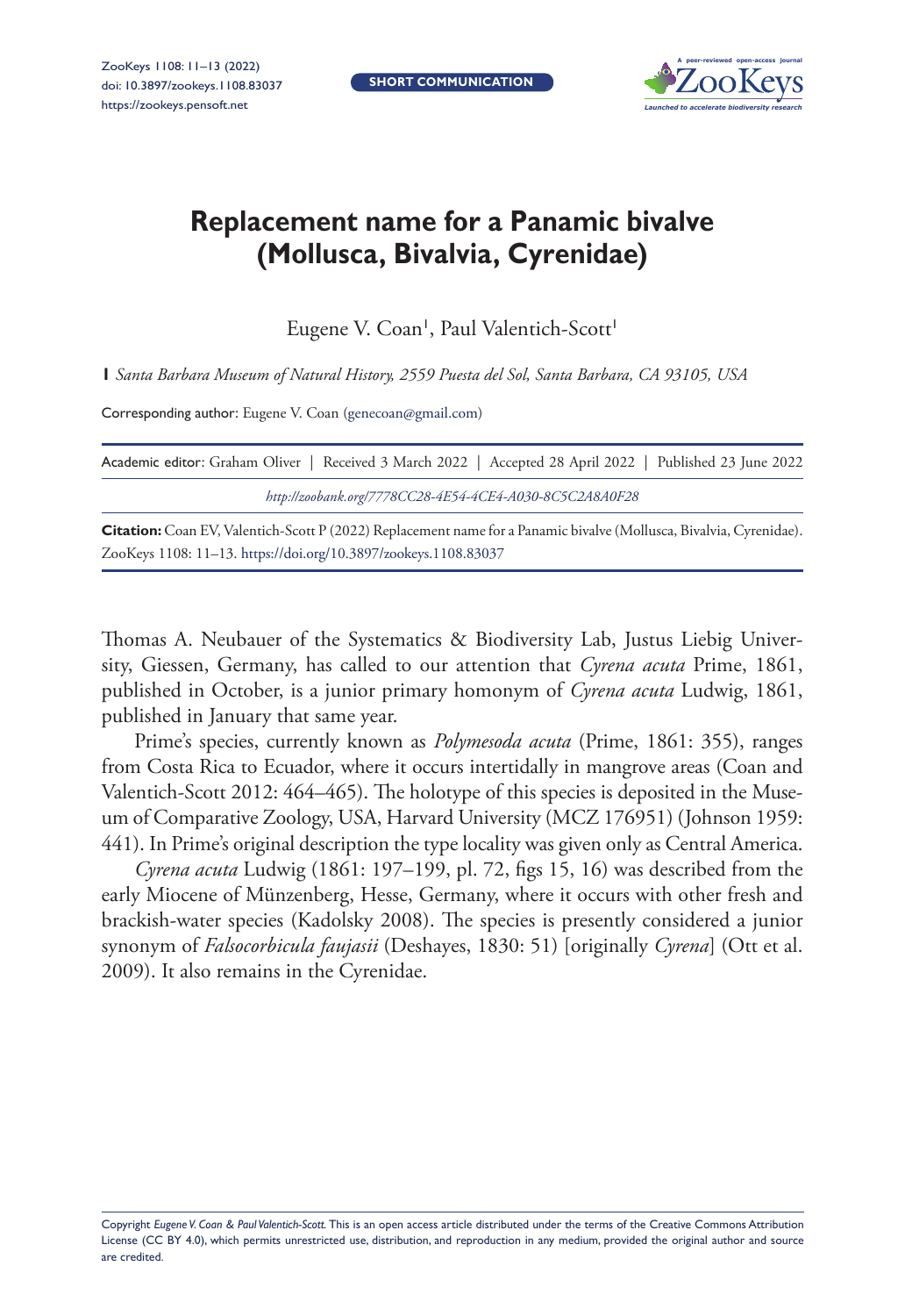The International Code of Zoological Nomenclature's (1999) Article 23.9 [Reversal of Precedence] does not apply in that Prime's name has been used less than ten times in the last 150 years since its publication, athough Ludwig's name has seen little mention because it has been long regarded as a junior synonym.

We hereby rename *Polymesoda acuta* as *Polymesoda neubaueri* Coan & Valentich-Scott, 2022 (Fig. 1). We restrict the type locality to Costa Rica, Guanacaste Province, Lower Río Tempisque; 10.2583°N, 85.2644°W; intertidal zone, because Prime's locality could have been on either the Atlantic or Pacific coast of Central America and there is no additional information accompanying the holotype (International Code of Zoological Nomenclature (1999: Article 76A). Material from this locality in the Santa Barbara Museum of Natural History collection matches the holotype.



**Figure 1.** Holotype of *Cyrene acuta* Prime, 1861, renamed herein as *Polymesoda neubaueri* nom. nov. (MCZ 176951), length 41 mm, height 35 mm. **A** exterior of right valve **B** exterior of left valve **C** dorsal view of both valves **D** interior of left valve **E** interior of right valve **F** close up of hinge of left valve **G** close up of hinge of right valve.